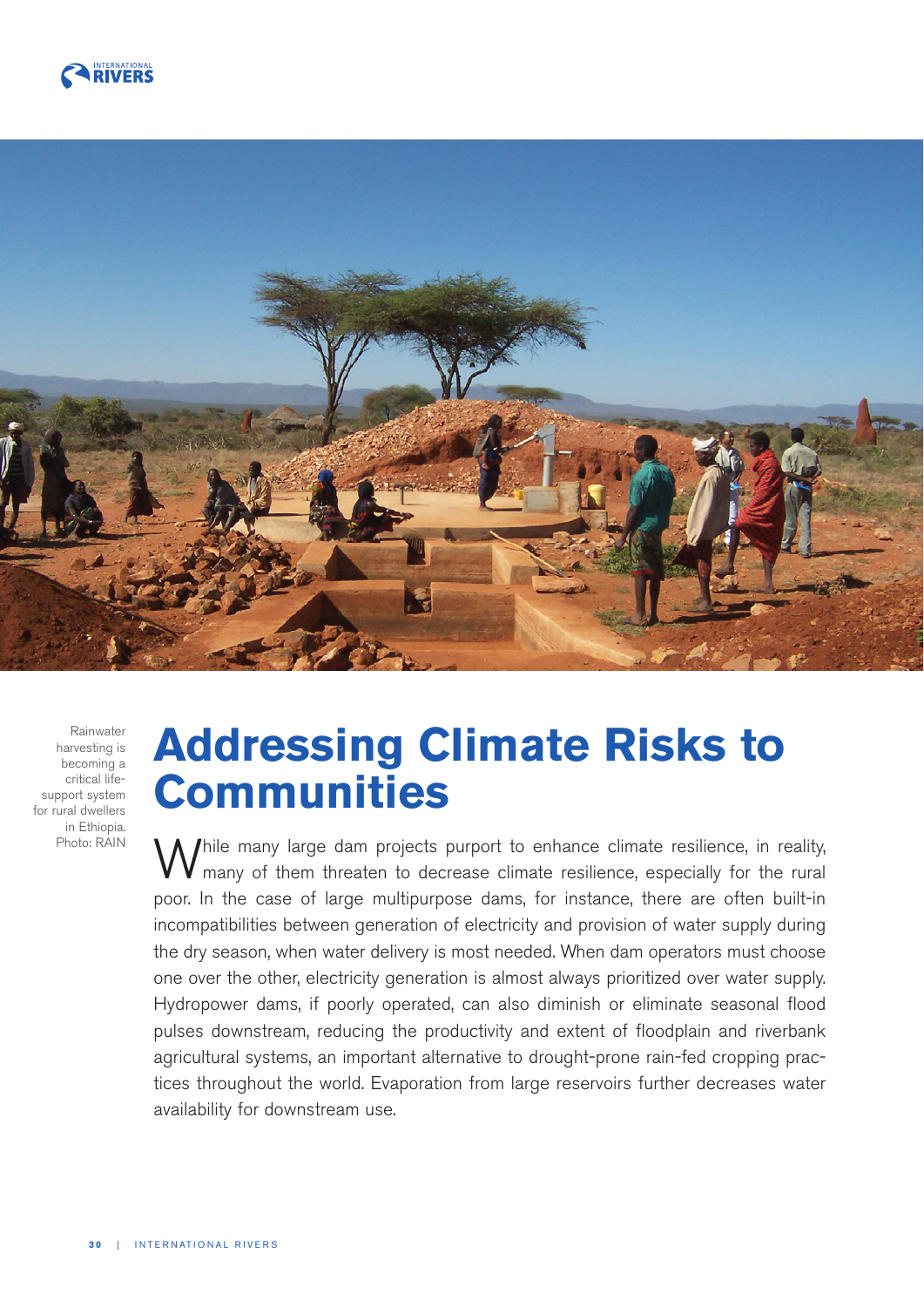In order to avoid undermining climate adaptation activities and a community's ability to respond to climate change, integrated river basin management should be practiced, and projects that will help vulnerable groups prepare for, withstand and recover from negative climate change impacts should be prioritized. Resilience strategies should be an integral part of research, development, planning, training, capacity building, and operation of major river development projects.

This chapter describes some of the methods of avoiding maladaptation projects, and how to address existing or future climate risks.

## **KEY RECOMMENDATIONS FOR CIVIL SOCIETY GROUPS**

#### **Conduct or Participate in an Options Assessment**

In most cases, good alternatives to large water infrastructure projects exist. The World Commission on Dams (WCD) recommended a process to ensure development projects meet local needs while doing the least harm. To explore these alternatives, needs for water, food and energy must be assessed and objectives clearly defined. Selection of the most appropriate development response is based on a comprehensive and participatory assessment of the full range of policy, institutional and technical options. In the assessment process, social and environmental aspects are given the same significance as economic and financial factors. The options assessment process continues through all stages of planning, project development and operations.

Evaluation of options for regional energy strategies should incorporate climate assessments that measure the potential of each option to produce negative outcomes, and should rigorously address the potential for projects to lead to maladaptation or will undermine existing adaptation efforts. For regions that are both slated for new dam projects and home to existing projects, exploring opportunities for retrofitting existing dams as an alternative to constructing new infrastructure should be considered in the project selection stage.

### **Prioritize Integrated Planning and Policy**

Civil society groups can develop small-scale integrated river-basin projects that help promote climate resilience by helping vulnerable groups prepare for, withstand and recover from the negative effects of climate change. An integrated project, for instance, could be a micro-hydro project whose water is augmented by extensive watershed protection, and which recycles water coming out from the turbines to be used on croplands.

Since climate change also adds additional risk to electricity resources planning, Integrated Resource Plans (IRP) should be used to evaluate and rank all options for delivering utility services, including all enduse efficiency and distributed generation approaches, and according to comprehensive cost-benefit analyses.

At the national level, civil society groups can push for more integrated policies that help with accomplishing multiple objectives, such as climate change adaptation and rural development and poverty alleviation. For example, the Mahatma Gandhi Rural Employment Guarantee Act (MGNREGA) in India links traditional development projects with climate adaptation work through the development of decentralized renewable energy projects. Many community members participate because they receive wages, while also growing their climate awareness.

# **Promote the Precautionary Principle**

Civil society groups should encourage decisionmakers to explicitly adopt the precautionary principle when planning new projects that might have a large environmental and/or social impact. The precautionary principle is defined as: "Where an activity raises threats of harm to human health or the environment, precautionary measures should be taken even if some cause-and-effect relationships are not fully established scientifically. In this context, the proponent of an activity, rather than the public, should bear the burden of proof."23 Four key components of this principle can be summarized as:

- **Taking preventive action in the face of** uncertainty.
- Shifting the burden of proof to the proponents of an activity. In other words, the burden of proof should rest with those who *propose* rather than those who *oppose* a particular project.
- Exploring a wide range of alternatives to possibly harmful actions.
- **D** Increasing public participation in decisionmaking.

Due to the high uncertainty of climate change, this means decision-makers should move away from making projections based on best-case historical data. While moving towards a risk-based analysis framework is a positive first step, a precautionary approach moves beyond this because it accounts for more uncertainty in a changing climate.

# **Protect Ecosystem Services and Environmental Flows**

Measures to protect ecosystem services and implement environmental flows allow river ecosystems to have enough capacity to absorb climate stressors. Comprehensive basin-wide planning should thus consider a full accounting of the values of ecosystem services supported by river flows. Community- and ecosystem-based adaptation approaches that link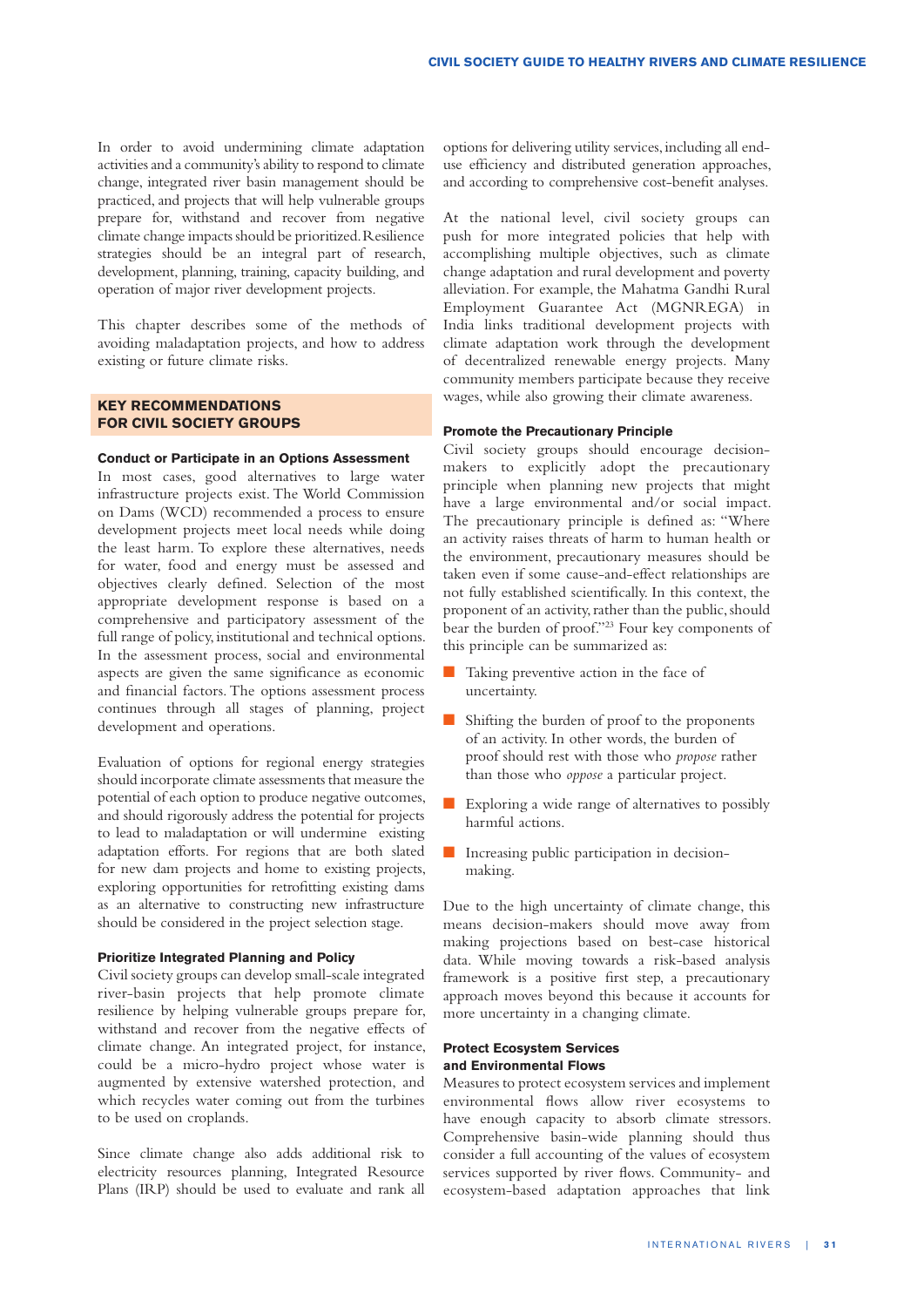

**Populations** of freshwater species declined by 50% between 1970 and 2000.

260 river basins are shared by two or more countries. biodiversity and ecosystem services with poverty alleviation and building community resilience to climate change must be central to any comprehensive planning efforts.24

Below are some examples of incorporating ecosystem service management in climate adaptation (adapted from a UNEP study):<sup>25</sup>

**Recognize the multiple functions and services provided** *by ecosystems at all levels.* In the context of rivers, this could mean identifying all the key benefits and services that the river provides across different sectors and at both the localized, basin-wide, and – for transboundary rivers – international levels.

**Reduce pressures on ecosystems.** For rivers, this could include reducing extractive water demands from surface and groundwater, restoring more natural river flows so that freshwater ecosystems are not vulnerable to small, climate-induced changes in runoff, and reducing other pressures such as pollution and overfishing.

- Q *Link ecosystems-based risk reduction with sustainable livelihoods and development.* For rivers, this could mean, for example, making the connection between income generation from fisheries and regional food security, and how an economically thriving fishery protects the region from the climate-related threats to other food sources.
- Q *Address risks associated with climate change and extreme events and reduce their impact on ecosystem services.* Climate change will affect the ecosystem services of rivers, for instance by reducing rainfall

and thus diminishing river flow. Adaptation solutions that allow communities and local governments to address this risk while also protecting river resources, such as building small check dams to restore groundwater or restoring floodplains, can offer a more sustainable and secure approach to maintaining livelihoods.

Q *Involve local stakeholders in decision-making*. This recommendation is a common theme and an underlying principle for any successful climate adaptation project.

## **Develop Ecosystem, Livelihood and Disaster Monitoring Systems**

Accurate and timely monitoring and detection of shifts in key variables in water quality, quantity and timing are not perfect means to capture emerging trends, but they can track gradual shifts and, ideally, help anticipate tipping points.28 Such systems need not be expensive and can be decentralized and community-led through the practice of citizen science. However, they should be standardized across the region as much as possible. Civil society groups should also affiliate themselves with an academic and/or government institution that is capable of analyzing the trends and explaining those trends to the community.

Community-level early disaster warning and evacuation plans can help river basin communities become more resilient to extreme climate variability. They can also reduce costs to governments that would otherwise have to provide relief support for the devastation brought about by extreme droughts and floods.

Opening the sluice gate on a small hydro project in Africa. Photo: Wim Klunne

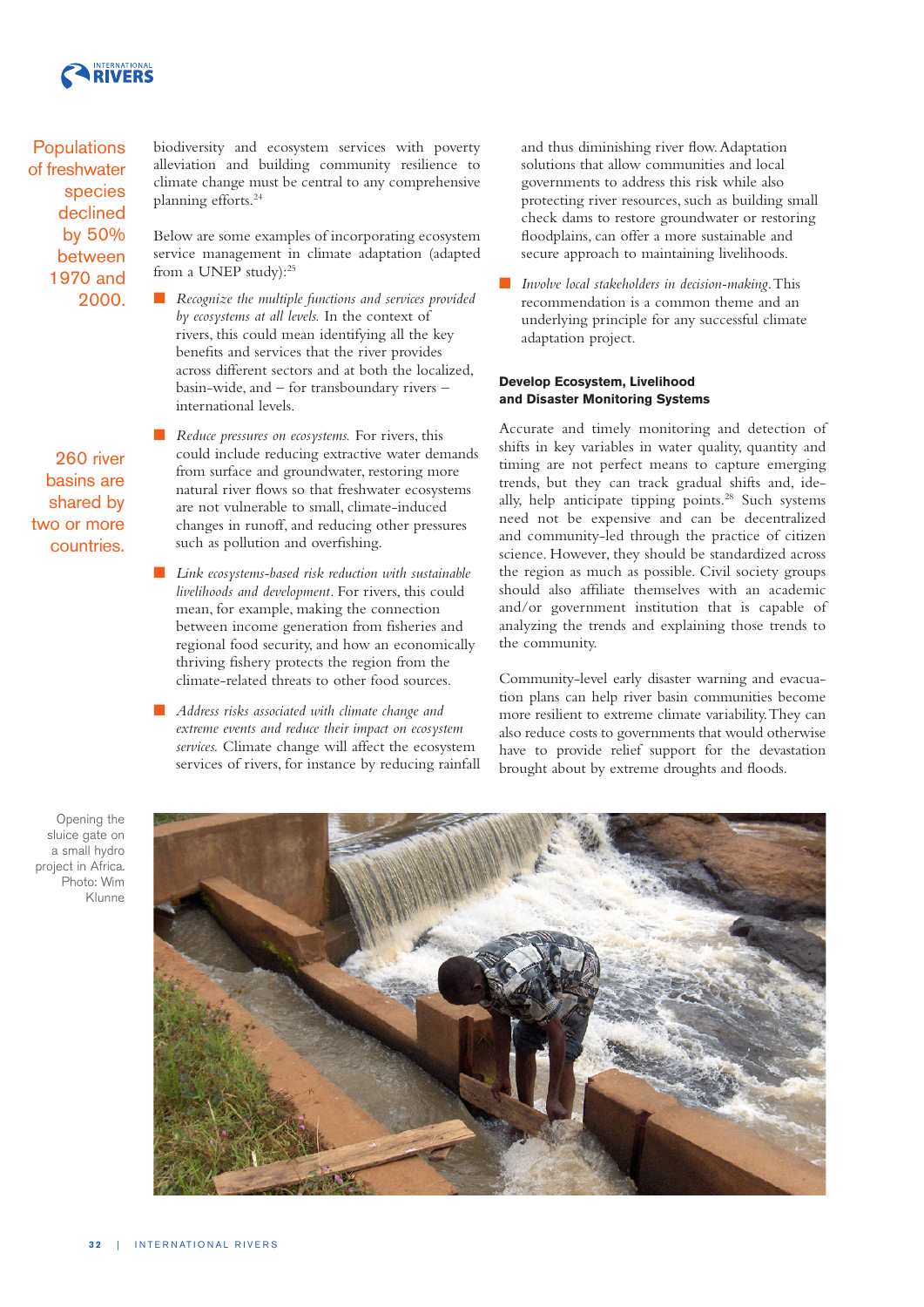# **Environmental Flows for Climate Adaptation**



California's dammed Trinity River is now flowing more naturally, thanks to an agreement to restore environmental flows. Photo: © Conservation Lands Foundation

The most obvious change in a dammed river is the change to its flow. "Environmental flows" is a system for managing the quantity, timing and quality of water flows below a dam, with the goal of sustaining ecosystems and the human livelihoods that depend on them. 26 Environmental flows are now seen as a critical means of alleviating poverty and creating a more sustainable development path in the developing world. The scale of environmental flows is shifting, from single dams being operated in isolation to networks and portfolios of water infrastructure, managing flow regime at the basin or sub-basin levels.

Having an environmental flows plan for existing and proposed dams is especially important in a changing climate. Many dams around the world presently lack the institutional support and mechanisms needed to control water discharge for environmental flows. Pressing for national laws and regulations to require planning and implementation of environmental flows for all dams would be a good first step.

The most ecologically important aspects of a river's flow are extreme low flows, low flows, high flow pulses, small floods, and large floods. Environmental flows can be designed to restore any of these, with the goal of improving water quality, restoring

sediment deposition, addressing the life-cycle needs of fish and wildlife, and restoring the livelihoods of river-based communities. 27

Before developing an environmental flows plan, it is important to consider what the goal of these flows will be. A variety of objectives can be addressed through environmental flow management, including:

- **Dam safety: Manage releases** to avoid the reservoir reaching unsafe levels
- **E** Health impacts: Manage releases to reduce the incidence of waterborne diseases
- **D** Flood management: Avoid loss of life and reduce socio-economic impacts
- **D** Environmental management: Provide quantity and quality of water required to maintain ecosystems and enable them to provide sustainable services and good quality water
- **Dry season floodplain agriculture:** Accommodate harvest period in release management, and
- **Water supply: Set priorities** based on economic or social considerations, including poverty alleviation

Future structures should be designed from the beginning to ensure compatibility with environmental flows releases, including adequate outflow capacity to realize a range of target outflows, multi-level intakes to allow for water releases corresponding to a range of reservoir storage levels and to improve downstream water quality, and effective passage to enable movement of sediments around dam walls. Many existing dams should be retrofitted to achieve these outcomes. (Note: fish passages are

very difficult to get right, and tropical species do not generally do well with such structures.)

### **Challenges to Implementation**

While environmental flows is an important management tool for restoring river systems and the services they provide, getting it right usually requires strong support from a variety of agencies. Many governments and river-management agencies around the world have developed environmental flows policies, yet implementation of these policies remains weak.

At the highest level, political support for environmental flows policy is essential for setting strategic direction, securing resources, working with stakeholders and enforcing the policy.

Having sufficient capabilities within the managing agencies is equally key to success. Conducting a thorough assessment and developing operational rules for environmental flows at even a single dam requires significant technical and institutional capacity. A comprehensive framework for implementation requires that relevant laws, policies and institutions be in place across a wide range of water resource management functions.

Conflicts of interest can waylay the best plans. Environmental flows may involve agencies that plan and manage hydropower, agriculture, land use, industrial development and natural resources. Conflicts of interest will intensify on transboundary rivers without a participatory water-sharing agreement process.

For more information, read Towards Restoring Flows into the Earth's Arteries: A Primer on Environmental Flows by Latha Anantha (River Research Center) and Parineeta Danekar (South Asia Network on Dams Rivers and People): [www.](http://www.internationalrivers.org/node/7508) [internationalrivers.org/node/7508.](http://www.internationalrivers.org/node/7508)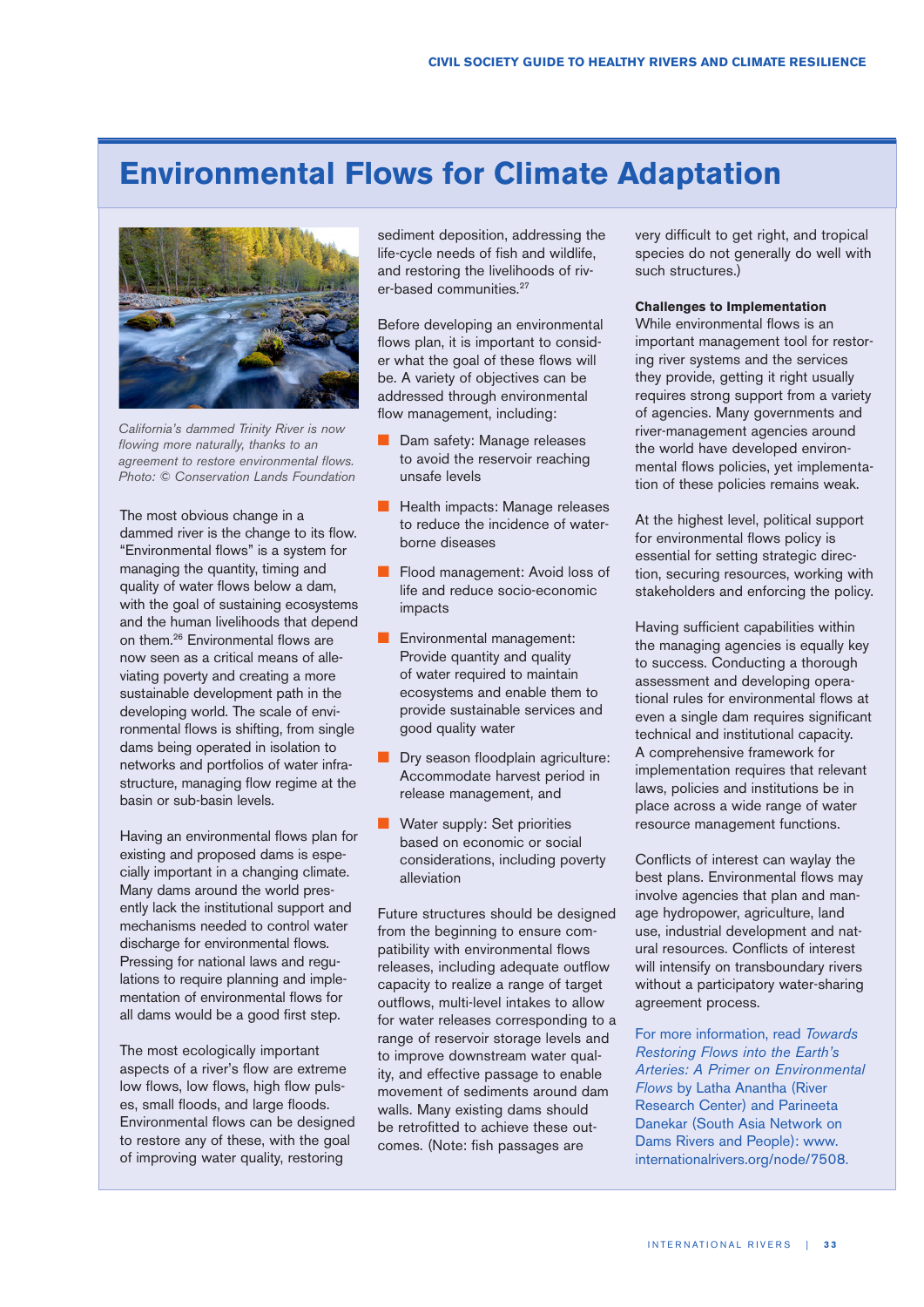

An example from Practical Action of an early flood risk warning system to reduce flood impacts includes: 29

- $\blacksquare$  A watch tower for villagers to scan waters rising to dangerous levels. They are able to sound a siren, which can be heard up to 3.2 km away.
- **E** Rain/flood gauges to monitor potential risk.
- A bridge to create an escape route for the community at risk.

A depiction of an early warning system for disasters by Practical Action **EXECUTE:** Emergency shelters with toilets and clean water pumps are built on higher ground. Outside of monsoon season, the shelter can be used as a school, so the facilities can be made good use of all year round.



An example of people-driven flood forecasting comes from River Basin Friends in India. River Basin Friends is a people's network of more than 300 organizations focused on the Ganga-Brahmaputra-Meghna basin. Official flood forecasting from the central government is often insufficient to predict impacts at the local level, and the information cannot usually reach people in vulnerable locations. So River Basin Friends began its own initiative to commence an early flood warning mechanism that reaches people all the way downstream in Bangladesh. It has more than 1,000 members of different disciplines, living in different parts of the basin, who help circulate flood forecasting messages from upstream locations to downstream locations, using phones and email. People in the central hub in Assam collect information from different sources, and the peoples' network in upstream locations process and analyze it. The final flood early-warning messages are then formulated for different vulnerable locations and disseminated.

### **Ensure Climate Risk Management Throughout the Entire Life Cycle**

All phases of the project life cycle should have assessments of climate change risks and impacts, starting from water and energy plans and through to SEAs, SEIAs, and monitoring plans. However, these tools, along with dam-industry-developed tools like the Hydropower Sustainability Assessment Protocol (HSAP), are very stationary as currently formulated and do not give adequate consideration to climate risks. Assessments of climate risks and impacts should occur as early as possible, beginning with the selection of infrastructure alternatives, and such assessments should be done at a regional scale in order to identify trade-offs and plan for a wide range of impacts. See *Appendix 3: Table of Key Questions for Assessing Climate Risks of River Projects* for a list of questions you can ask about different categories and for all stages of the process.